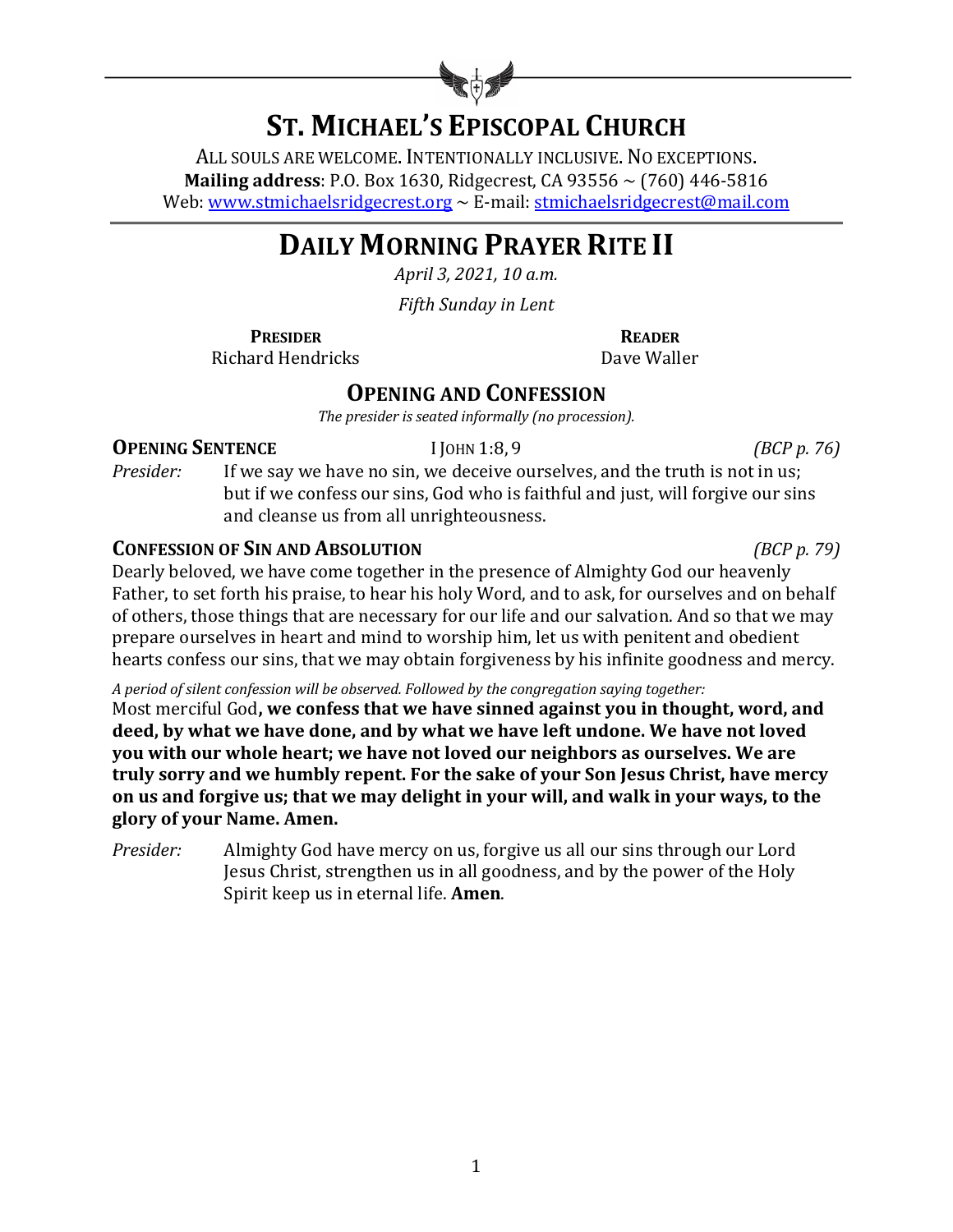

*Presider* Lord, open our lips. *People* **And our mouth shall proclaim your praise.** Glory to the Father, and to the Son, and to the Holy Spirit: as it was in the beginning, is now, and will be forever. Amen. **PSALM 95** *(BCP p. 724) The Presider and the People read responsively.* The Lord is full of compassion and mercy: **Come let us adore him.** Come, let us sing to the Lord;  $*$ let us shout for joy to the Rock of our salvation. Let us come before his presence with thanksgiving \* and raise a loud shout to him with psalms. For the Lord is a great God,  $*$ and a great King above all gods. In his hand are the caverns of the earth,  $*$ and the heights of the hills are his also. The sea is his, for he made it,  $*$ and his hands have molded the dry land. Come, let us bow down, and bend the knee, \* **and kneel before the Lord our Maker.** For he is our God, and we are the people of his pasture and the sheep of his hand. \* Oh, that today you would hearken to his voice! Harden not your hearts, as your forebears did in the wilderness, \* at Meribah, and on that day at Massah, when they tempted me. They put me to the test,  $*$ though they had seen my works. Forty years long I detested that generation and said, \* "This people are wayward in their hearts; they do not know my ways." So I swore in my wrath,  $*$ "They shall not enter into my rest." The Lord is full of compassion and mercy: **Come let us adore him.** 

*Please be seated.*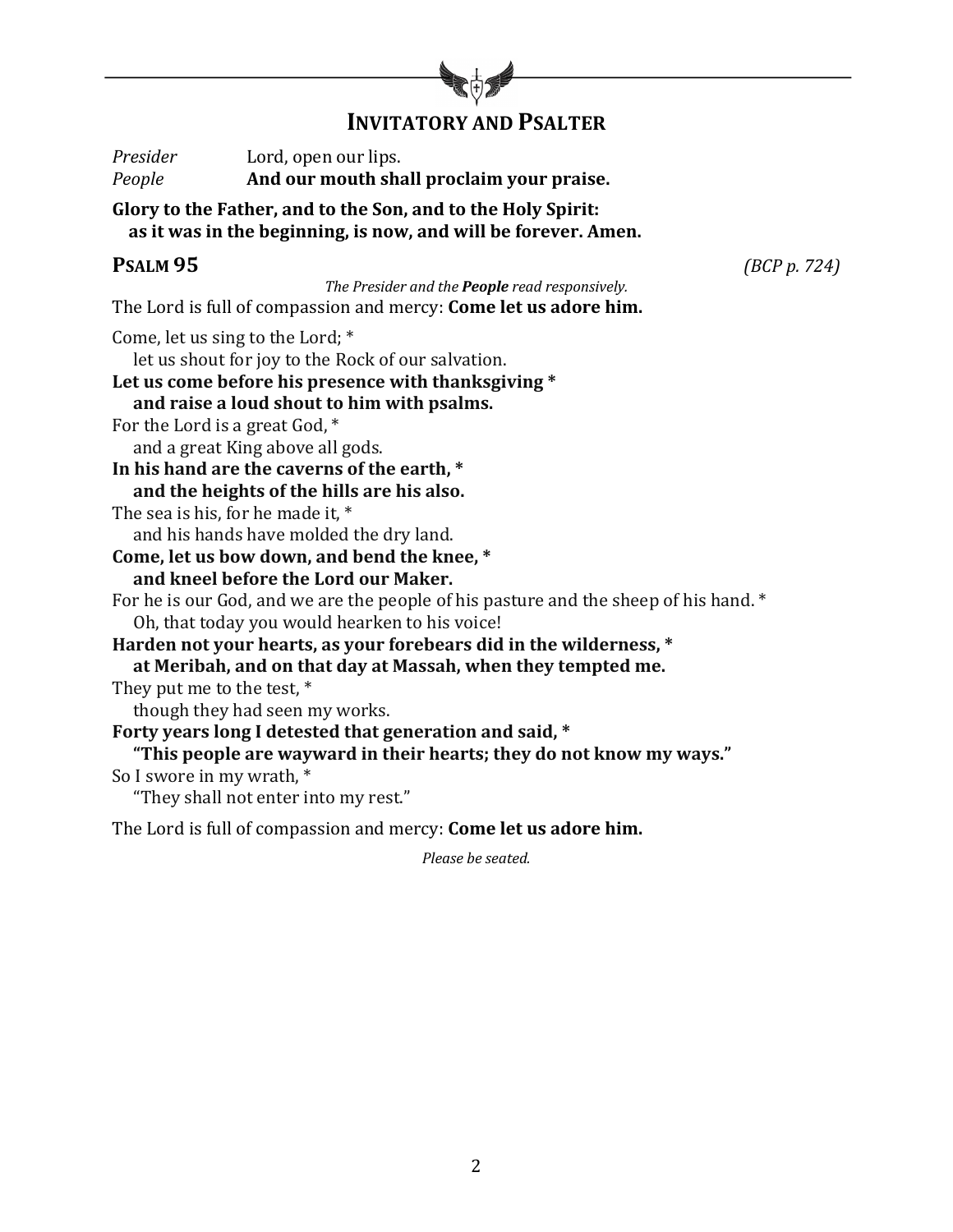

#### **THE PSALM APPOINTED** PSALM 126 *(BCP p. 782)*

(The Leader and the People say the Psalm responsively by whole verse.)

When the Lord restored the fortunes of Zion,  $*$ 

then were we like those who dream.

Then was our mouth filled with laughter, \*

and our tongue with shouts of joy.

Then they said among the nations,  $*$ "The Lord has done great things for them."

#### The Lord has done great things for us, \* and we are glad indeed.

Restore our fortunes, O Lord, \* like the watercourses of the Negev.

Those who sowed with tears \*

will reap with songs of joy.

Those who go out weeping, carrying the seed,  $*$ will come again with joy, shouldering their sheaves.

#### Glory to the Father, and to the Son, and to the Holy Spirit: \* as it was in the beginning, is now, and will be forever. Amen.

# **THE LESSONS**

### **THE FIRST READING ISAIAH 43:16-21** DAVE WALLER

A READING FROM THE PROPHET ISAIAH.

Thus says the Lord, who makes a way in the sea, a path in the mighty waters, who brings out chariot and horse, army and warrior; they lie down, they cannot rise, they are extinguished, quenched like a wick: Do not remember the former things, or consider the things of old. I am about to do a new thing; now it springs forth, do you not perceive it? I will make a way in the wilderness and rivers in the desert. The wild animals will honor me, the jackals and the ostriches; for I give water in the wilderness, rivers in the desert, to give drink to my chosen people, the people whom I formed for myself so that they might declare my praise.

The Word of the Lord. **Thanks be to God.**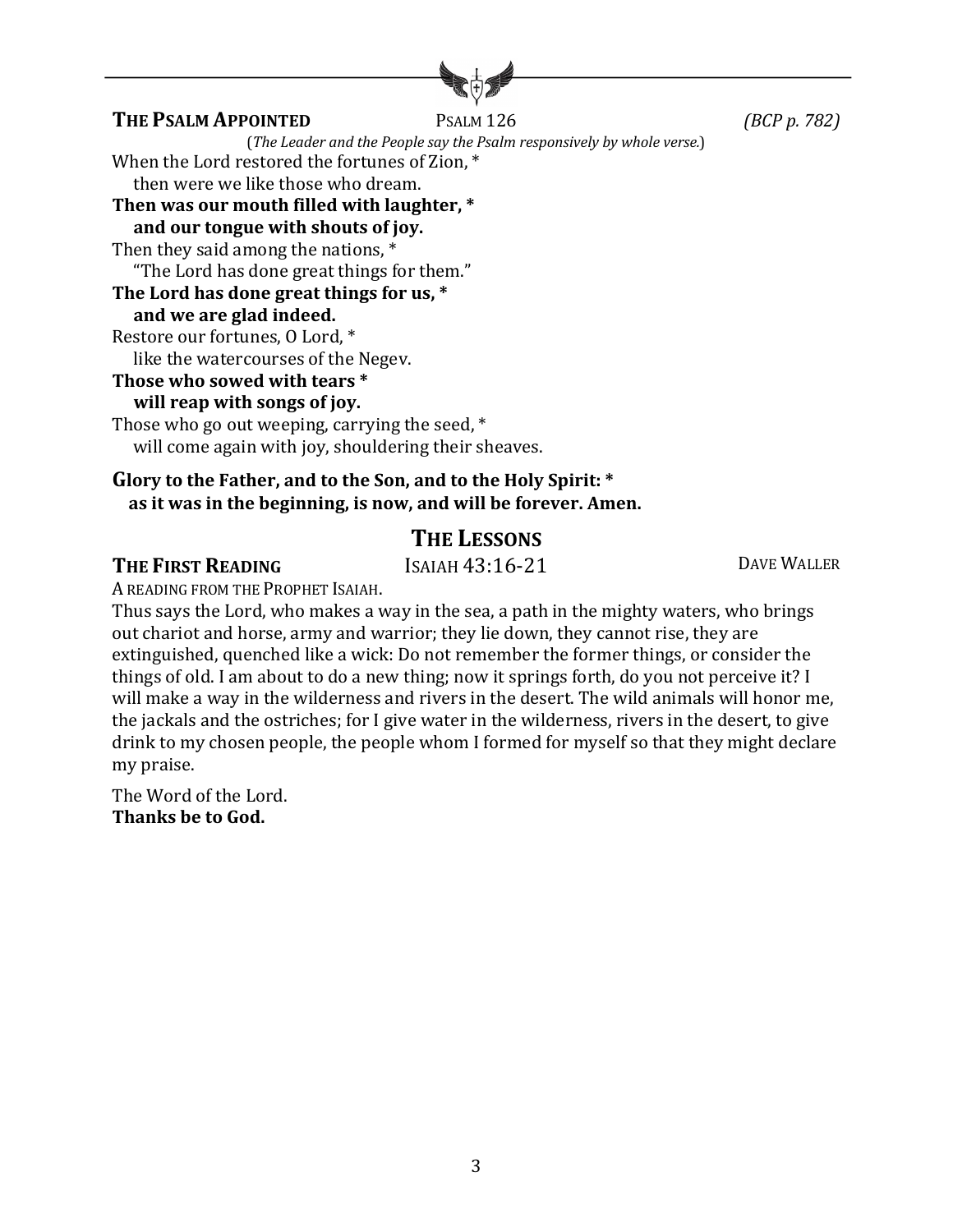

*Please stand as able.*

**CANTICLE 14** A SONG OF PENITENCE (*BCP pp.* 90-91)

O Lord and Ruler of the hosts of heaven, \* God of Abraham, Isaac, and Jacob, and of all their righteous offspring: You made the heavens and the earth,  $*$ **with all their vast array.** All things quake with fear at your presence;  $*$ they tremble because of your power. But your merciful promise is beyond all measure; \* **it surpasses all that our minds can fathom.** O Lord, you are full of compassion, \* long-suffering, and abounding in mercy. You hold back your hand; \* **you do not punish as we deserve.** In your great goodness, Lord, you have promised forgiveness to sinners,  $*$ that they may repent of their sin and be saved. And now, O Lord, I bend the knee of my heart, \* and make my appeal, sure of your gracious goodness. I have sinned, O Lord, I have sinned, \* and I know my wickedness only too well. Therefore I make this prayer to you: \* Forgive me, Lord, forgive me. Do not let me perish in my sin, \* nor condemn me to the depths of the earth. For you, O Lord, are the God of those who repent, \* and in me you will show forth your goodness. Unworthy as I am, you will save me, in accordance with your great mercy,  $*$ and I will praise you without ceasing all the days of my life. For all the powers of heaven sing your praises, \* **and yours is the glory to ages of ages. Amen.** *(Prayer of Manasseh 1-2, 4, 6-7, 11-15)* 

*Please be seated.*

**THE SECOND READING** PHILIPPIANS 3:4B-14 DAVE WALLER

A READING FROM PAUL'S LETTER TO THE PHILIPPIANS.

If anyone else has reason to be confident in the flesh, I have more: circumcised on the eighth day, a member of the people of Israel, of the tribe of Benjamin, a Hebrew born of Hebrews; as to the law, a Pharisee; as to zeal, a persecutor of the church; as to righteousness under the law, blameless.

Yet whatever gains I had, these I have come to regard as loss because of Christ. More than that, I regard everything as loss because of the surpassing value of knowing Christ Jesus my Lord. For his sake I have suffered the loss of all things, and I regard them as rubbish, in order that I may gain Christ and be found in him, not having a righteousness of my own that comes from the law, but one that comes through faith in Christ, the righteousness from God based on faith. I want to know Christ and the power of his resurrection and the sharing of his sufferings by becoming like him in his death, if somehow I may attain the resurrection from the dead. Not that I have already obtained this or have already reached the goal; but I press on to make it my own, because Christ Jesus has made me his own. Beloved, I do not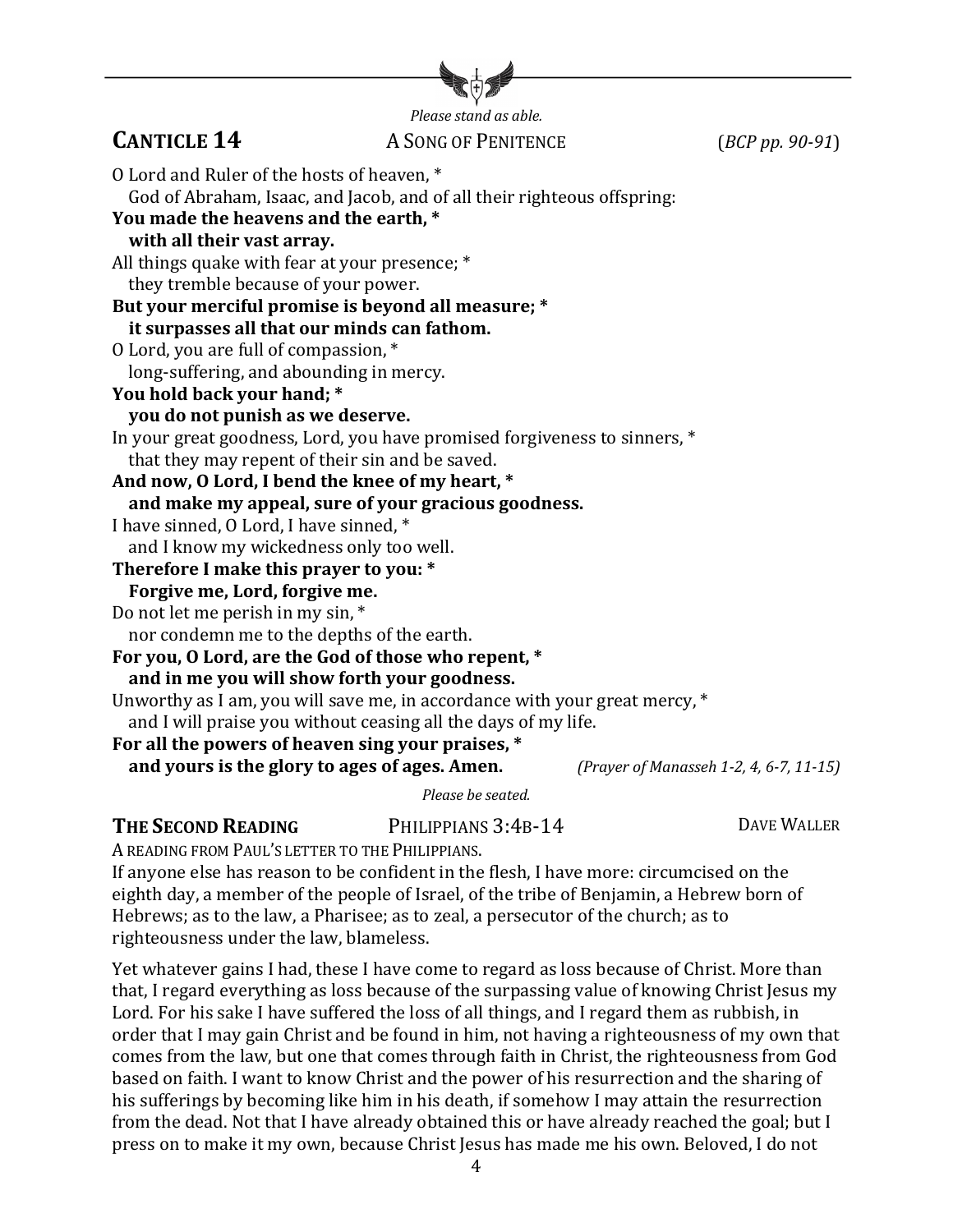

consider that I have made it my own; but this one thing I do: forgetting what lies behind and straining forward to what lies ahead, I press on toward the goal for the prize of the heavenly call of God in Christ Jesus.

Not that I have already obtained this or have already reached the goal; but I press on to make it my own, because Christ Jesus has made me his own. Beloved, I do not consider that I have made it my own; but this one thing I do: forgetting what lies behind and straining forward to what lies ahead, I press on toward the goal for the prize of the heavenly call of God in Christ Jesus.

The Word of the Lord. **Thanks be to God.** 

*Please stand as able.*

**CANTICLE 16** THE SONG OF ZECHARIAH *(BCP pp. 92-93)* Blessed be the Lord, the God of Israel: \* he has come to his people and set them free. He has raised up for us a mighty savior,  $*$ **born of the house of his servant David.** Through his holy prophets he promised of old, that he would save us from our enemies,  $*$ from the hands of all who hate us. He promised to show mercy to our fathers \* and to remember his holy covenant. This was the oath he swore to our father Abraham. \* to set us free from the hands of our enemies, Free to worship him without fear. \* holy and righteous in his sight all the days of our life. You, my child, shall be called the prophet of the Most High, \* for you will go before the Lord to prepare his way, To give his people knowledge of salvation \* by the forgiveness of their sins. In the tender compassion of our God  $*$ the dawn from on high shall break upon us, To shine on those who dwell in darkness and the shadow of death,  $*$ **and to guide our feet into the way of peace.** *(Luke 1:* 68-79) Glory to the Father, and to the Son, and to the Holy Spirit: \* as it was in the beginning, is now, and will be forever. Amen. *Please be seated.*

#### **THE THIRD READING JOHN 12:1-8 RICHARD HENDRICKS**

A READING FROM THE GOSPEL ACCORDING TO JOHN.

Six days before the Passover Jesus came to Bethany, the home of Lazarus, whom he had raised from the dead. There they gave a dinner for him. Martha served, and Lazarus was one of those at the table with him. Mary took a pound of costly perfume made of pure nard, anointed Jesus' feet, and wiped them with her hair. The house was filled with the fragrance of the perfume. But Judas Iscariot, one of his disciples (the one who was about to betray him), said, "Why was this perfume not sold for three hundred denarii and the money given to the poor?" (He said this not because he cared about the poor, but because he was a thief; he kept the common purse and used to steal what was put into it.) Jesus said, "Leave her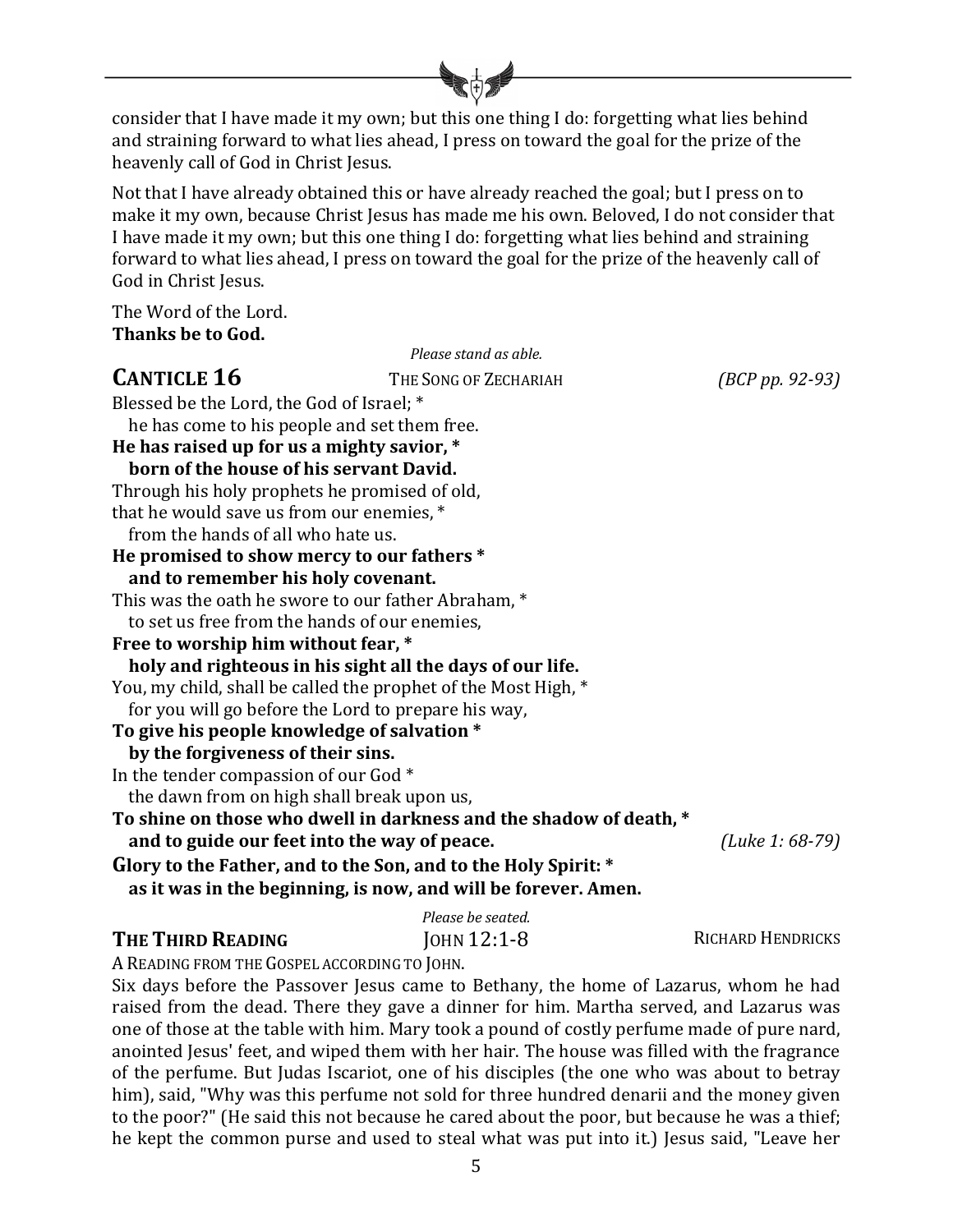alone. She bought it so that she might keep it for the day of my burial. You always have the poor with you, but you do not always have me."

The Word of the Lord.

**Thanks be to God.** 

**THE HOMILY** Written by THE REV. DR. MARSHALL JOLLY 26<sup>th</sup> Rector of Grace Episcopal Church in Morganton, North Carolina www.episcopalchurch.org/sermon/walking-toward-the-cross-lent-5-c-april-3- 2022%EF%BF%BC/

*A period of silence and personal reflection follows the sermon.*

#### **THE APOSTLES' CREED** (*BCP p.* 96)

I believe in God, the Father almighty, creator of heaven and earth; I believe in Jesus Christ, his only Son, our Lord. He was conceived by the power of the Holy Spirit and born of the Virgin Mary. He suffered under Pontius Pilate, was crucified, died, and was buried. He descended to the dead. On the third day he rose again. He ascended into heaven, and is seated at the right hand of the Father.

He will come again to judge the living and the dead.

I believe in the Holy Spirit, the holy catholic Church,

 **the communion of saints, the forgiveness of sins**

the resurrection of the body, and the life everlasting. Amen.

# **THE PRAYERS**

| Presider: | God be with you.   |
|-----------|--------------------|
| People:   | And also with you. |
| Presider: | Let us pray.       |

### **THE LORD'S PRAYER** (*BCP p.* 153)

Our Father, who art in heaven, hallowed be thy Name, thy Kingdom come, thy will be done on earth, as it is in heaven. Give us this day our daily bread. And forgive us our trespasses, as we forgive those who trespass against us. And lead us not into temptation, but deliver us from evil. For thine is the kingdom, and the power, and the glory, for ever and ever. Amen.

### **SUFFRAGES B** (*BCP p.* 98)

- V. Save your people, Lord, and bless your inheritance;
- R. Govern them and uphold them, now and always.
- V. Day by day we bless you;
- R. We praise your name for ever.
- V. Lord, keep us from all sin today;
- R. Have mercy upon us, Lord, have mercy.
- V. Lord, show us your love and mercy;
- R. For we put our trust in you.
- V. In you, Lord, is our hope;
- R. And we shall never hope in vain.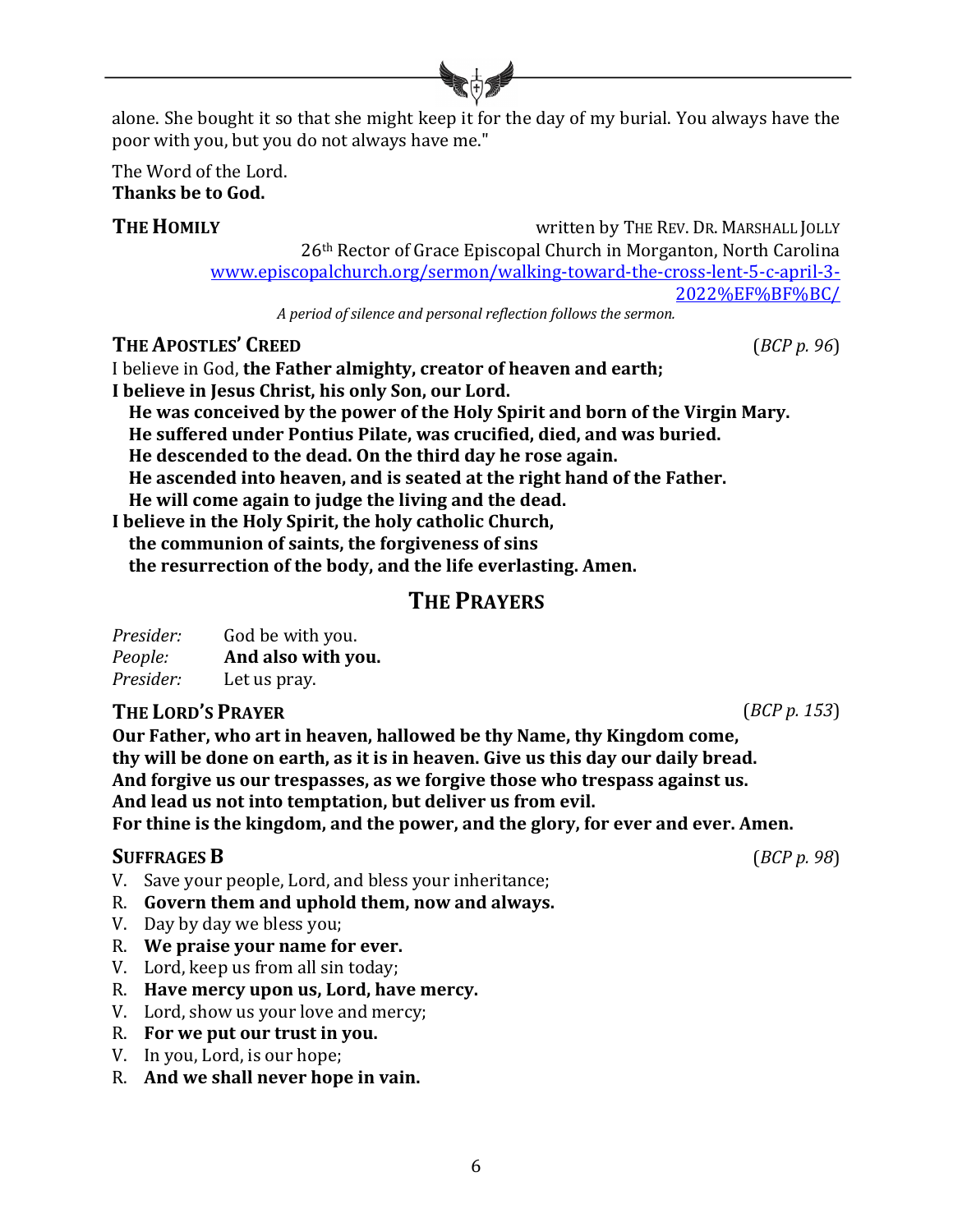# **THE COLLECT OF THE DAY EXECT OF THE DAY EXECUTE:** FIFTH SUNDAY IN LENT (*BCP p.* 218)

Almighty God, you alone can bring into order the unruly wills and affections of sinners: Grant your people grace to love what you command and desire what you promise; that, among the swift and varied changes of the world, our hearts may surely there be fixed where true joys are to be found; through Jesus Christ our Lord, who lives and reigns with you and the Holy Spirit, one God, now and forever. **Amen**.

●家中の

## **A COLLECT** FOR PEACE *(BCP p. 99)*

O God, the author of peace and lover of concord, to know you is eternal life and to serve you is perfect freedom: Defend us, your humble servants, in all assaults of our enemies; that we, surely trusting in your defense, may not fear the power of any adversaries; through the might of Jesus Christ our Lord. **Amen.** 

#### **INTERCESSIONS**

*The Presider and People pray responsively.* Rejoicing in the light of Christ, let us pray to the Lord.

Send down your Spirit, O God, upon your Church. Fill with your life and grace Justin the Archbishop of Canterbury, Michael our Presiding Bishop, David our Bishop, and all your people. May we be good news to those poor in spirit and poor in resources. God our refuge and our stronghold **Hear us, and show us your salvation.** 

Send down your Spirit, O God, upon us who are called by your name. In the Anglican Communion, we pray for The Church of Nigeria, and in our diocese we pray for the work and ministry of St. Matthew's Episcopal Church in San Andreas. God our refuge and our stronghold **Hear us, and show us your salvation.** 

Send down your Spirit, O God, upon the nations of the earth. Challenge them with your justice and mercy. May Joseph our President, Gavin our Governor, Eric our Mayor, and all in authority work with integrity for the common good.

God our refuge and our stronghold **Hear us, and show us your salvation.** 

Send down your Spirit, O God, upon this community. Prosper the work of your church. May our lives be signs of your kingdom, and a blessing for those among whom we live and work. God our refuge and our stronghold **Hear us, and show us your salvation.** 

Send down your Spirit, O God, upon all living in sickness or distress. Make known your healing presence to Stan, Rita, Robert, and all in need. May earth and heaven resound with your praise.

Send down your Spirit, O God, upon those whom we love but see no longer. Fulfill in all who have died your promise of resurrection. May we with them come to the fulfillment of your redemption.

God our refuge and our stronghold **Hear us, and show us your salvation.** 

Almighty God, hear our prayer and fulfill your purposes in us as you accomplished your will in our Lord Jesus Christ. **Amen** 

God our refuge and our stronghold **Hear us, and show us your salvation.**